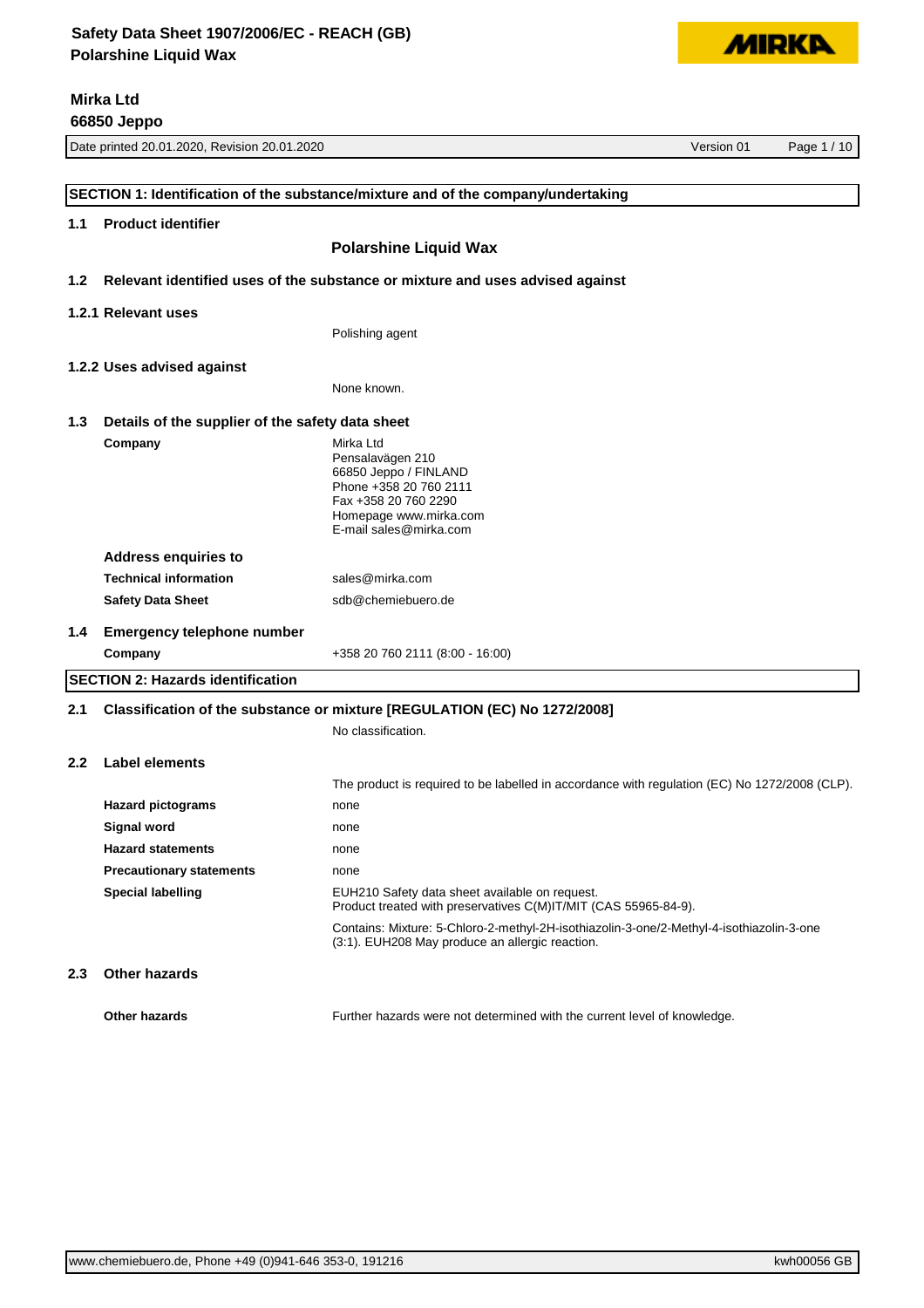# **Mirka Ltd**

**66850 Jeppo**

Date printed 20.01.2020, Revision 20.01.2020 Version 01 Page 2 / 10

**MIDKI** 

#### **SECTION 3: Composition / Information on ingredients**

#### **Product-type:**

**3.2 The product is a mixture.**

| Range [%] Substance                                                                                                                                      |
|----------------------------------------------------------------------------------------------------------------------------------------------------------|
| 1 - $<$ 5 Propan-2-ol                                                                                                                                    |
| CAS: 67-63-0, EINECS/ELINCS: 200-661-7, EU-INDEX: 603-117-00-0, Reg-No.: 01-2119457558-25-XXXX                                                           |
| GHS/CLP: Flam. Lig. 2: H225 - Eye Irrit. 2: H319 - STOT SE 3: H336                                                                                       |
| $1 - 5$ (2-Methoxymethylethoxy) propanol (EU occupational exposure limit value)                                                                          |
| CAS: 34590-94-8, EINECS/ELINCS: 252-104-2, Reg-No.: 01-2119450011-60-XXXX                                                                                |
| $0,00015 - 0,0015$ Mixture: 5-Chloro-2-methyl-2H-isothiazolin-3-one/2-Methyl-4-isothiazolin-3-one (3:1)                                                  |
|                                                                                                                                                          |
| CAS: 55965-84-9, EU-INDEX: 613-167-00-5                                                                                                                  |
| GHS/CLP: Acute Tox. 3: H301 H311 H331 - Skin Corr. 1B: H314 - Skin Sens. 1: H317 - Aquatic Acute 1: H400 -<br>Aquatic Chronic 1: H410,<br>M acute $= 10$ |

**Comment on component parts** Substances of Very High Concern - SVHC: substances are not contained or are below 0.1%. For full text of H-statements: see SECTION 16.

## **SECTION 4: First aid measures**

| 4.1 | Description of first aid measures<br><b>General information</b> | Take off contaminated clothing and wash before reuse.                                                                                                                                |
|-----|-----------------------------------------------------------------|--------------------------------------------------------------------------------------------------------------------------------------------------------------------------------------|
|     | <b>Inhalation</b>                                               | Ensure supply of fresh air.                                                                                                                                                          |
|     | <b>Skin contact</b>                                             | When in contact with the skin, clean with soap and water.<br>Consult a doctor if skin irritation persists.                                                                           |
|     | Eye contact                                                     | Rinse cautiously with water for several minutes. Remove contact lenses, if present and easy<br>to do. Continue rinsing.<br>If eye irritation persists: Get medical advice/attention. |
|     | Ingestion                                                       | Get medical advice.<br>Do not induce vomiting.<br>Rinse out mouth and give plenty of water to drink.                                                                                 |

#### **4.2 Most important symptoms and effects, both acute and delayed**

No information available.

#### **4.3 Indication of any immediate medical attention and special treatment needed**

Treat symptomatically. Forward this sheet to the doctor.

**SECTION 5: Fire-fighting measures 5.1 Extinguishing media Suitable extinguishing media** foam, dry powder, water spray jet, carbon dioxide Fire extinguishing method of surrounding areas must be considered. **Extinguishing media that must not be used** Full water jet **5.2 Special hazards arising from the substance or mixture** Risk of formation of toxic pyrolysis products. Not combusted hydrocarbons. **5.3 Advice for firefighters** Do not inhale explosion and/or combustion gases. Use self-contained breathing apparatus. Fire residues and contaminated firefighting water must be disposed of in accordance within the local regulations.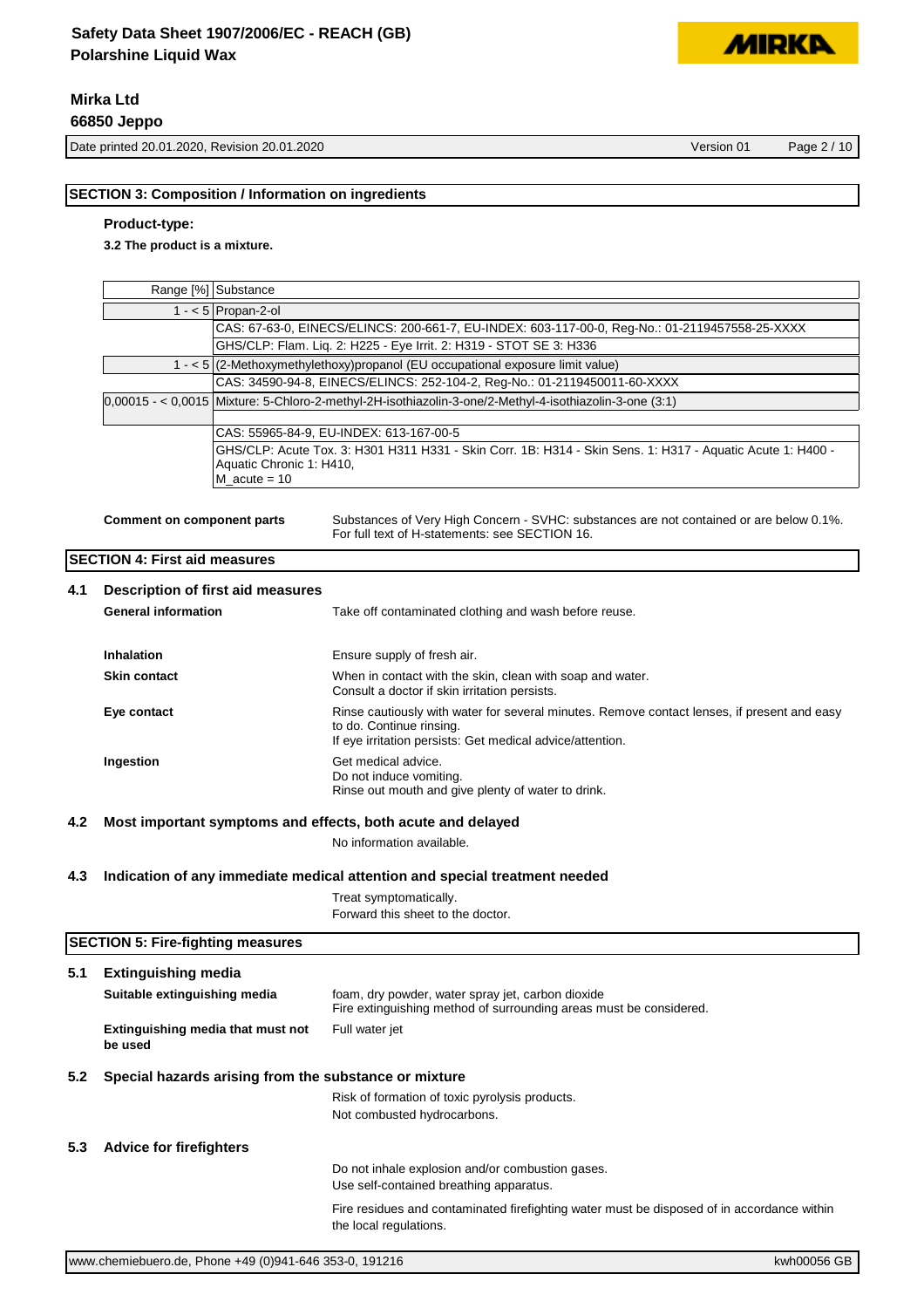**Mirka Ltd**



| 66850 Jeppo |                                                              |                                                                                                     |            |             |
|-------------|--------------------------------------------------------------|-----------------------------------------------------------------------------------------------------|------------|-------------|
|             | Date printed 20.01.2020, Revision 20.01.2020                 |                                                                                                     | Version 01 | Page 3 / 10 |
|             |                                                              |                                                                                                     |            |             |
|             | <b>SECTION 6: Accidental release measures</b>                |                                                                                                     |            |             |
| 6.1         |                                                              | Personal precautions, protective equipment and emergency procedures<br>Ensure adequate ventilation. |            |             |
|             |                                                              | High risk of slipping due to leakage/spillage of product.                                           |            |             |
|             |                                                              | Wear suitable protective equipment. For personal protection see SECTION 8.                          |            |             |
| 6.2         | <b>Environmental precautions</b>                             |                                                                                                     |            |             |
|             |                                                              | Prevent spread over a wide area (e.g. by containment or oil barriers).                              |            |             |
|             |                                                              | Do not discharge into the drains/surface waters/groundwater.                                        |            |             |
| 6.3         | Methods and material for containment and cleaning up         |                                                                                                     |            |             |
|             |                                                              | Take up with absorbent material (e.g. general-purpose binder).                                      |            |             |
|             |                                                              | Dispose of absorbed material in accordance within the regulations.                                  |            |             |
| 6.4         | Reference to other sections                                  |                                                                                                     |            |             |
|             |                                                              | See SECTION 8+13                                                                                    |            |             |
|             | <b>SECTION 7: Handling and storage</b>                       |                                                                                                     |            |             |
| 7.1         | <b>Precautions for safe handling</b>                         |                                                                                                     |            |             |
|             |                                                              | Use only in well-ventilated areas.                                                                  |            |             |
|             |                                                              | Avoid spilling or spraying in enclosed areas.                                                       |            |             |
|             |                                                              | Avoid contact with eyes and skin. Use personal protective equipment.                                |            |             |
|             |                                                              | Do not eat, drink or smoke when using this product.                                                 |            |             |
|             |                                                              | Wash hands before breaks and after work.                                                            |            |             |
|             |                                                              | Use barrier skin cream.                                                                             |            |             |
|             |                                                              | Take off contaminated clothing and wash before reuse.                                               |            |             |
| 7.2         | Conditions for safe storage, including any incompatibilities |                                                                                                     |            |             |
|             |                                                              | Provide solvent-resistant and impermeable floor.<br>Prevent penetration into the ground.            |            |             |
|             |                                                              | Do not store together with oxidizing agents.                                                        |            |             |
|             |                                                              | Protect from heat/overheating.                                                                      |            |             |
|             |                                                              | Keep container in a well-ventilated place.                                                          |            |             |
|             |                                                              | Keep container tightly closed.                                                                      |            |             |
| 7.3         | Specific end use(s)                                          |                                                                                                     |            |             |
|             |                                                              | See product use, SECTION 1.2                                                                        |            |             |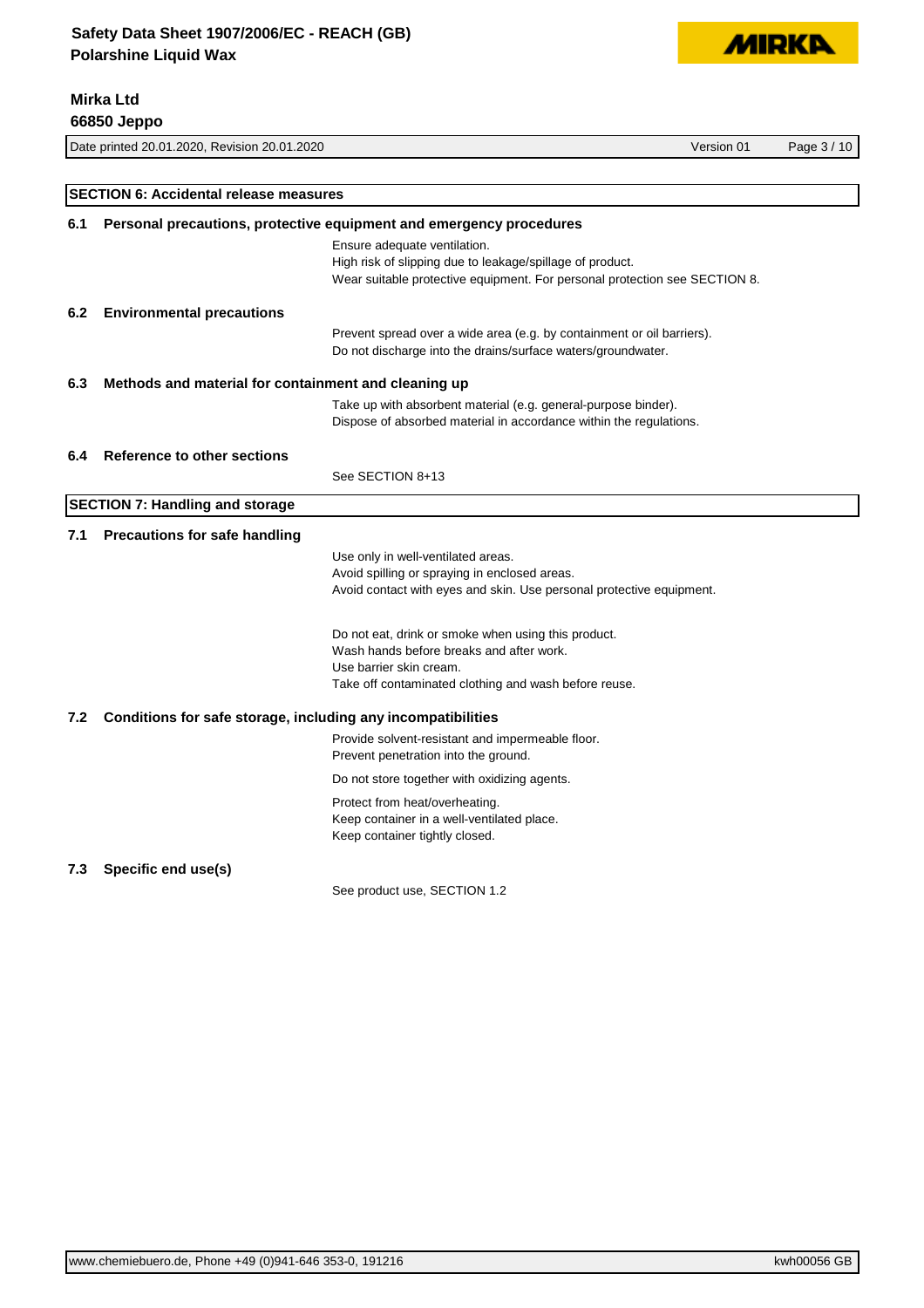# **Mirka Ltd**

**66850 Jeppo**

Date printed 20.01.2020, Revision 20.01.2020 Version 01 Page 4 / 10

**MIRKP** 

#### **SECTION 8: Exposure controls / personal protection**

#### **8.1 Control parameters**

#### **Ingredients with occupational exposure limits to be monitored (GB)**

| Substance                                                                                      |
|------------------------------------------------------------------------------------------------|
| Propan-2-ol                                                                                    |
| CAS: 67-63-0, EINECS/ELINCS: 200-661-7, EU-INDEX: 603-117-00-0, Reg-No.: 01-2119457558-25-XXXX |
| Long-term exposure: 400 ppm, 999 mg/m <sup>3</sup>                                             |
| Short-term exposure (15-minute): 500 ppm, 1250 mg/m <sup>3</sup>                               |
| (2-Methoxymethylethoxy)propanol (EU occupational exposure limit value)                         |
| CAS: 34590-94-8, EINECS/ELINCS: 252-104-2, Req-No.: 01-2119450011-60-XXXX                      |
| Long-term exposure: 50 ppm, 308 mg/m <sup>3</sup> , Sk                                         |
|                                                                                                |

#### **Ingredients with occupational**

**exposure limits to be monitored (EU)**

| Substance / EC LIMIT VALUES                                               |
|---------------------------------------------------------------------------|
| (2-Methoxymethylethoxy) propanol (EU occupational exposure limit value)   |
| CAS: 34590-94-8, EINECS/ELINCS: 252-104-2, Req-No.: 01-2119450011-60-XXXX |
| Eight hours: 50 ppm, 308 mg/m <sup>3</sup> , H                            |

#### **DNEL**

| Substance                                                                               |
|-----------------------------------------------------------------------------------------|
| (2-Methoxymethylethoxy)propanol (EU occupational exposure limit value), CAS: 34590-94-8 |
| Industrial, inhalative, Long-term - systemic effects: 308 mg/m <sup>3</sup> .           |
| Industrial, dermal, Long-term - systemic effects: 283 mg/kg bw/day.                     |
| general population, oral, Long-term - systemic effects: 36 mg/kg bw/day.                |
| general population, dermal, Long-term - systemic effects: 121 mg/kg bw/day.             |
| general population, inhalative, Long-term - systemic effects: 37,2 mg/m <sup>3</sup> .  |
| Propan-2-ol, CAS: 67-63-0                                                               |
| Industrial, dermal, Long-term - systemic effects: 888 mg/kg.                            |
| Industrial, inhalative, Long-term - systemic effects: 500 mg/m <sup>3</sup> .           |
| general population, oral, Long-term - systemic effects: 26 mg/kg.                       |
| general population, inhalative, Long-term - systemic effects: 89 mg/m <sup>3</sup> .    |
| general population, dermal, Long-term - systemic effects: 319 mg/kg.                    |

### **PNEC**

| Substance                                                                               |  |
|-----------------------------------------------------------------------------------------|--|
| (2-Methoxymethylethoxy)propanol (EU occupational exposure limit value), CAS: 34590-94-8 |  |
| soil, 2,74 mg/kg dw.                                                                    |  |
| sediment (seawater), 7,02 mg/kg dw.                                                     |  |
| sediment (freshwater), 70,2 mg/kg dw.                                                   |  |
| sewage treatment plants (STP), 4168 mg/l.                                               |  |
| seawater, 1,9 mg/l.                                                                     |  |
| freshwater, 19 mg/l.                                                                    |  |
| Propan-2-ol, CAS: 67-63-0                                                               |  |
| oral (food), 160 mg/kg.                                                                 |  |
| sewage treatment plants (STP), 2251 mg/l.                                               |  |
| soil, 28 mg/kg.                                                                         |  |
| sediment (seawater), 552 mg/kg.                                                         |  |
| sediment (freshwater), 552 mg/kg.                                                       |  |
| seawater, 140,9 mg/l.                                                                   |  |
| 1.1.0005000                                                                             |  |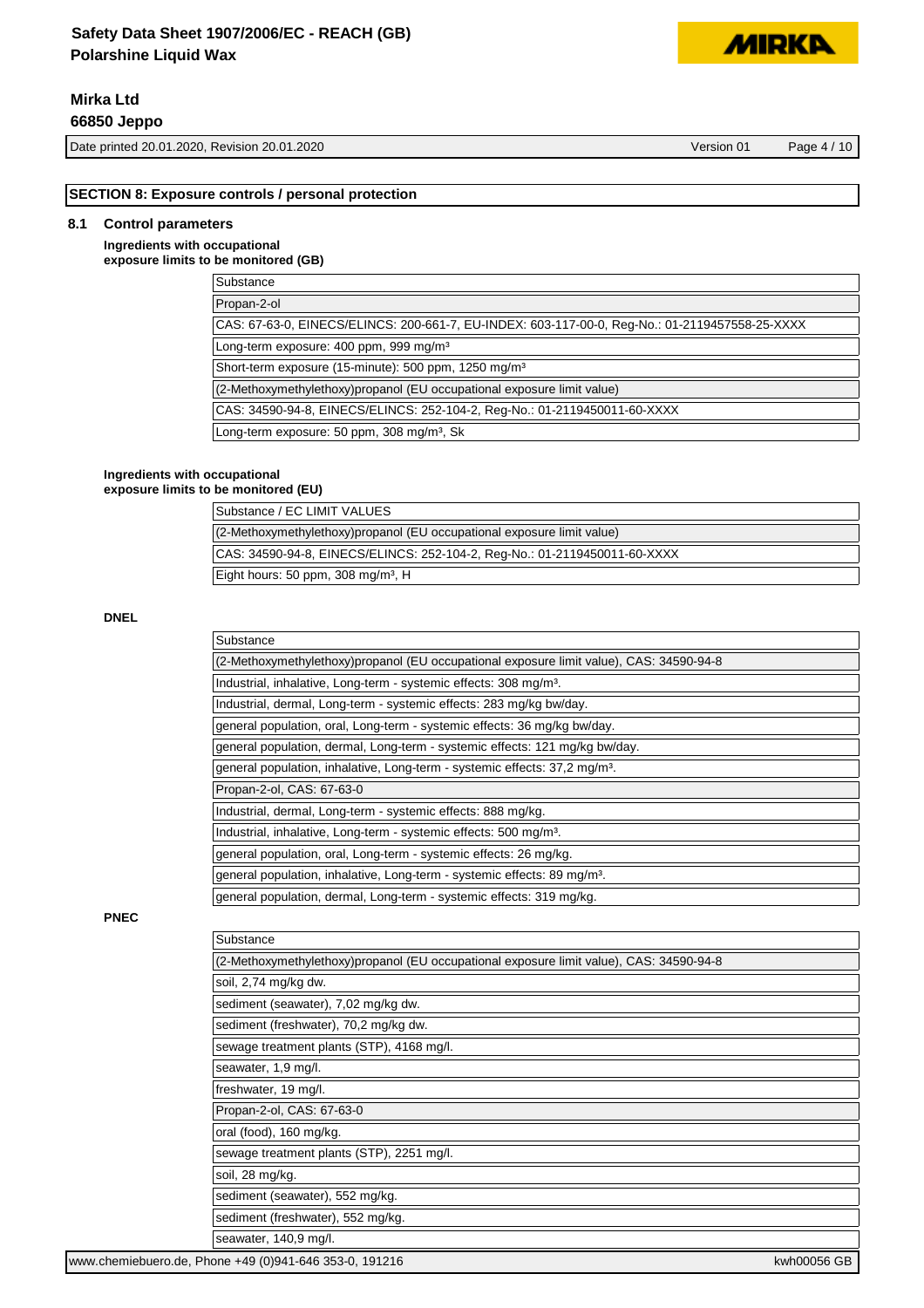

**MIDKD** 

|     | Version 01<br>Date printed 20.01.2020, Revision 20.01.2020<br>Page 5 / 10 |                                                                                                                                                                                                                                                                                                                             |  |  |
|-----|---------------------------------------------------------------------------|-----------------------------------------------------------------------------------------------------------------------------------------------------------------------------------------------------------------------------------------------------------------------------------------------------------------------------|--|--|
|     | freshwater, 140,9 mg/l.                                                   |                                                                                                                                                                                                                                                                                                                             |  |  |
| 8.2 | <b>Exposure controls</b>                                                  |                                                                                                                                                                                                                                                                                                                             |  |  |
|     | Additional advice on system design                                        | Ensure adequate ventilation on workstation.<br>Measurement methods for taking workplace measurements must meet the performance<br>requirements of DIN EN 482. For example, recommendations are given in the IFA's list of<br>hazardous substances.                                                                          |  |  |
|     | Eye protection                                                            | Safety glasses. (EN 166:2001)                                                                                                                                                                                                                                                                                               |  |  |
|     | <b>Hand protection</b>                                                    | The details concerned are recommendations. Please contact the glove supplier for further<br>information.<br>In full contact:<br>> 0.4 mm: butyl rubber, > 120 min (EN 374)                                                                                                                                                  |  |  |
|     | <b>Skin protection</b>                                                    | Protective clothing (EN 340)                                                                                                                                                                                                                                                                                                |  |  |
|     | Other                                                                     | Personal protective equipment should be selected specifically for the working place,<br>depending on concentration and quantity handled. The resistance of this equipment to<br>chemicals should be ascertained with the respective supplier.<br>Do not inhale gases/vapours/aerosols.<br>Avoid contact with eyes and skin. |  |  |
|     | <b>Respiratory protection</b>                                             | Not required under normal conditions.<br>In the event of occupational exposure limits being exceeded or of inadequate ventilation: wear<br>appropriate respiratory protection.<br>Short term: filter apparatus, combination filter A-P1. (DIN EN 14387)                                                                     |  |  |
|     | <b>Thermal hazards</b>                                                    | No information available.                                                                                                                                                                                                                                                                                                   |  |  |
|     | Delimitation and monitoring of the<br>environmental exposition            | Comply with applicable environmental regulations limiting discharge to air, water and soil.                                                                                                                                                                                                                                 |  |  |

#### **SECTION 9: Physical and chemical properties**

# **9.1 Information on basic physical and chemical properties Form** liquid **Color** whitish **Odor** characteristic **Odour threshold** No information available. **pH-value has a contract to the Mountain Service Contract of the Mountain Available. pH-value [1%]** No information available. **Boiling point [°C]** No information available. **Flash point [°C]** > 93 (> 200°F) **Flammability (solid, gas) [°C]** not applicable **Lower explosion limit** not applicable **Upper explosion limit** not applicable **Oxidising properties** no **Vapour pressure/gas pressure [kPa]** No information available. **Density [g/ml]** ca. 1,0 **Bulk density [kg/m<sup>3</sup>]** not applicable **Solubility in water** miscible **Partition coefficient [n-octanol/water]** No information available. **Viscosity not** applicable **Relative vapour density determined in air** No information available. **Evaporation speed** No information available. **Melting point [°C]** No information available. **Autoignition temperature [°C]** not self-igniting **Decomposition temperature [°C]** No information available.

none

**<sup>9.2</sup> Other information**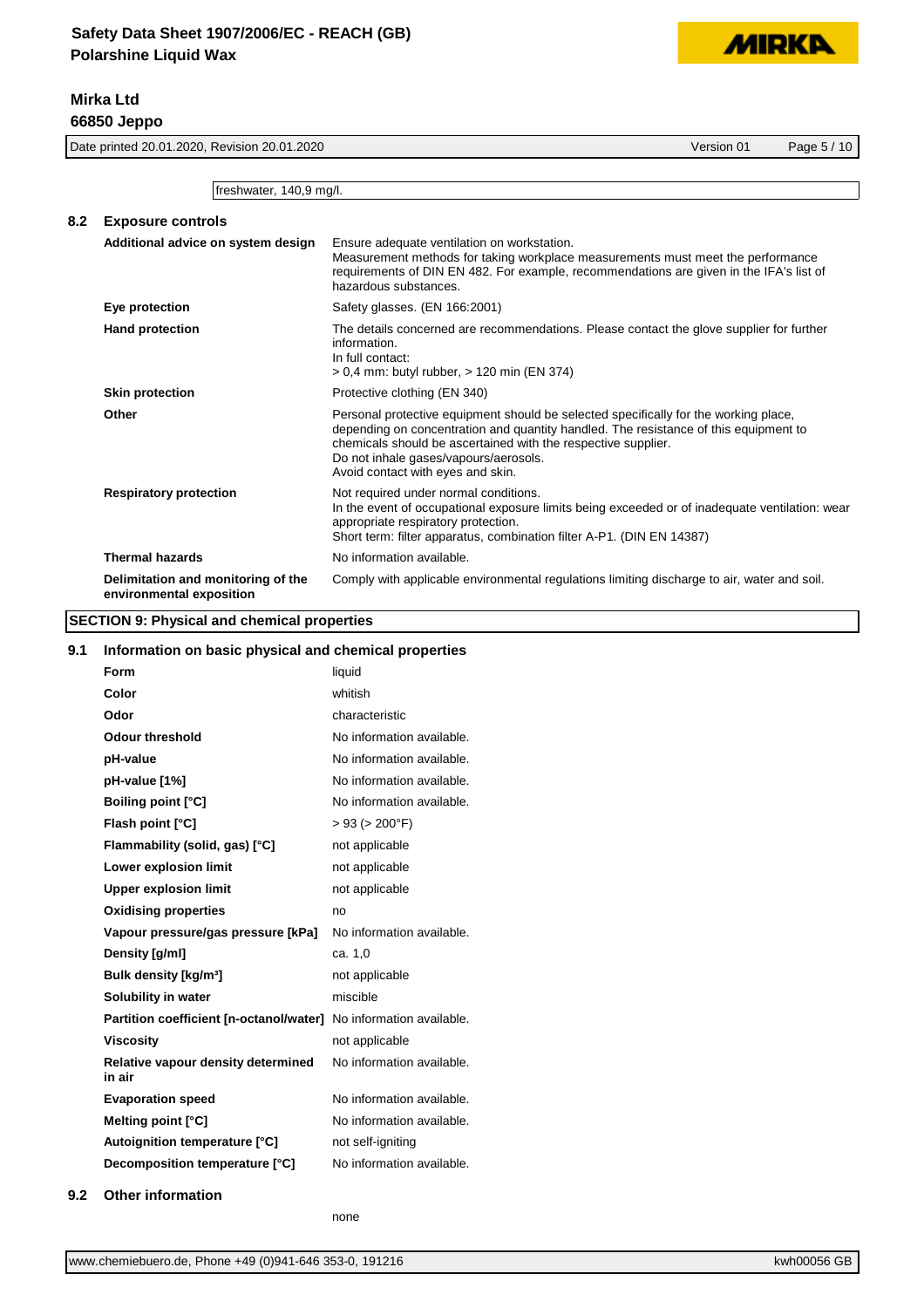# **Mirka Ltd**

**66850 Jeppo**

**MIDKD** 

# **SECTION 10: Stability and reactivity**

#### **10.1 Reactivity**

No dangerous reactions known if used as directed.

#### **10.2 Chemical stability**

Stable under normal ambient conditions (ambient temperature).

#### **10.3 Possibility of hazardous reactions**

Reactions with oxidizing agents.

#### **10.4 Conditions to avoid**

Strong heating.

#### **10.5 Incompatible materials**

See SECTION 10.3.

#### **10.6 Hazardous decomposition products**

No dangerous reactions known if used as directed.

### **SECTION 11: Toxicological information**

#### **11.1 Information on toxicological effects**

#### **Acute toxicity**

| Substance                                                                                             |
|-------------------------------------------------------------------------------------------------------|
| (2-Methoxymethylethoxy)propanol (EU occupational exposure limit value), CAS: 34590-94-8               |
| LD50, dermal, Rabbit: 13000-14000 mg/kg (IUCLID).                                                     |
| LD50, oral, Rat: 5230 mg/kg (IUCLID).                                                                 |
| Mixture: 5-Chloro-2-methyl-2H-isothiazolin-3-one/2-Methyl-4-isothiazolin-3-one (3:1), CAS: 55965-84-9 |
| LD50, dermal, Rabbit: ca. 100 mg/kg.                                                                  |
| LD50, oral, Rat: ca. 66 mg/kg.                                                                        |
| LC50, inhalative, Rat: 0,33 mg/l (4h).                                                                |
| Propan-2-ol, CAS: 67-63-0                                                                             |
| LD50, dermal, Rabbit: > 2000 mg/kg.                                                                   |
| LD50, oral, Rat: 4570 mg/kg.                                                                          |
| LC50, inhalative, Rat: 30 mg/l 4h.                                                                    |

| Serious eye damage/irritation                         | Based on the available information, the classification criteria are not fulfilled. |
|-------------------------------------------------------|------------------------------------------------------------------------------------|
| <b>Skin corrosion/irritation</b>                      | Based on the available information, the classification criteria are not fulfilled. |
| Respiratory or skin sensitisation                     | EUH208: May produce an allergic reaction.<br>Calculation method                    |
| Specific target organ toxicity -<br>single exposure   | Based on the available information, the classification criteria are not fulfilled. |
| Specific target organ toxicity -<br>repeated exposure | Based on the available information, the classification criteria are not fulfilled. |
| <b>Mutagenicity</b>                                   | Based on the available information, the classification criteria are not fulfilled. |
| <b>Reproduction toxicity</b>                          | Based on the available information, the classification criteria are not fulfilled. |
| Carcinogenicity                                       | Based on the available information, the classification criteria are not fulfilled. |
| <b>Aspiration hazard</b>                              | Based on the available information, the classification criteria are not fulfilled. |
| General remarks                                       | Frequent persistent contact with the skin can cause skin irritation.               |
|                                                       | Toxicological data of complete product are not available.                          |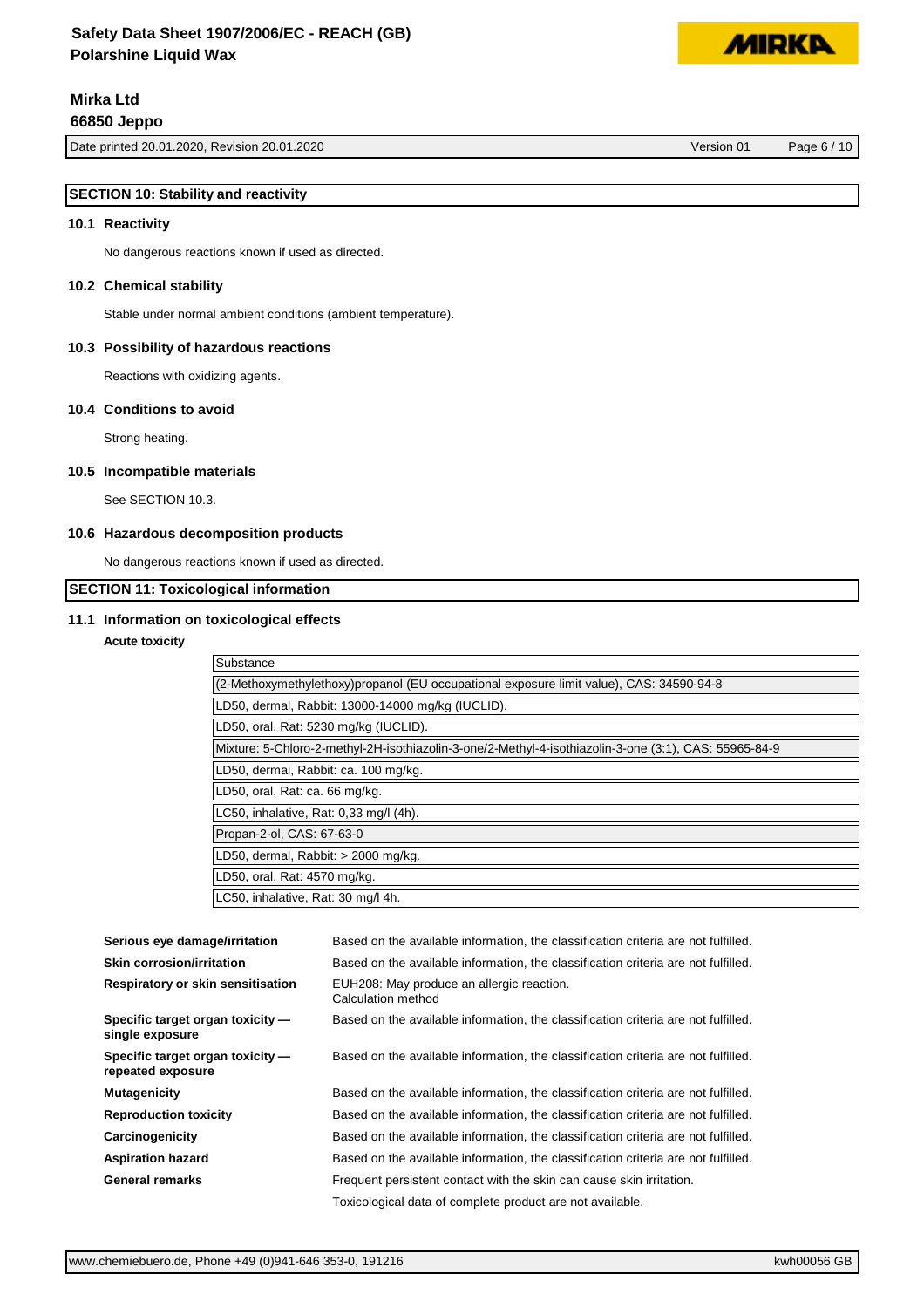# **Mirka Ltd**

**66850 Jeppo**

Date printed 20.01.2020, Revision 20.01.2020 Version 01 Page 7 / 10

**MIDKI** 

# **SECTION 12: Ecological information**

#### **12.1 Toxicity**

| Substance                                                                                             |  |
|-------------------------------------------------------------------------------------------------------|--|
| (2-Methoxymethylethoxy)propanol (EU occupational exposure limit value), CAS: 34590-94-8               |  |
| LC50, (48h), Daphnia magna: 1919 mg/l.                                                                |  |
| LC50, (96h), Poecilia reticulate: > 1000 mg/l.                                                        |  |
| ErC50, (96h), Pseudokirchneriella subcapitata: > 969 mg/l.                                            |  |
| Mixture: 5-Chloro-2-methyl-2H-isothiazolin-3-one/2-Methyl-4-isothiazolin-3-one (3:1), CAS: 55965-84-9 |  |
| LC50, (96h), Oncorhynchus mykiss: 0,22 mg/l.                                                          |  |
| EC50, (48h), Daphnia magna: 0,12 mg/l.                                                                |  |
| Propan-2-ol, CAS: 67-63-0                                                                             |  |
| LC50, $(48h)$ , Leuciscus idus: $> 100$ mg/l.                                                         |  |
| EC50, (72h), Scenedesmus subspicatus: > 100 mg/l.                                                     |  |
| EC50, (48h), Daphnia magna: > 100 mg/l.                                                               |  |

#### **12.2 Persistence and degradability**

| <b>Behaviour in environment</b><br>compartments | No information available. |
|-------------------------------------------------|---------------------------|
| Behaviour in sewage plant                       | No information available. |
| <b>Biological degradability</b>                 | No information available. |

#### **12.3 Bioaccumulative potential**

No information available.

#### **12.4 Mobility in soil**

No information available.

#### **12.5 Results of PBT and vPvB assessment**

No information available.

#### **12.6 Other adverse effects**

Ecological data of complete product are not available. Do not discharge product unmonitored into the environment.

#### **SECTION 13: Disposal considerations**

#### **13.1 Waste treatment methods**

Waste material c It is not possible to determine a waste code for this product in accordance with the European Waste Catalogue (EWC) since it is only possible to classify it according to how it is used by the customer. The waste code is to be determined within the EU in liaison with the waste-disposal operator.

#### **Product**

|                         | For recycling, consult manufacturer.<br>Coordinate disposal with the authorities if necessary. |
|-------------------------|------------------------------------------------------------------------------------------------|
| Waste no. (recommended) | 080202<br>120120*                                                                              |
| Contaminated packaging  |                                                                                                |
|                         | Uncontaminated packaging may be taken for recycling.                                           |
|                         | Packaging that cannot be cleaned should be disposed of as for product.                         |
| Waste no. (recommended) | 150102                                                                                         |
|                         | 150104<br>150106                                                                               |
|                         |                                                                                                |

For recycling, consult manufacturer.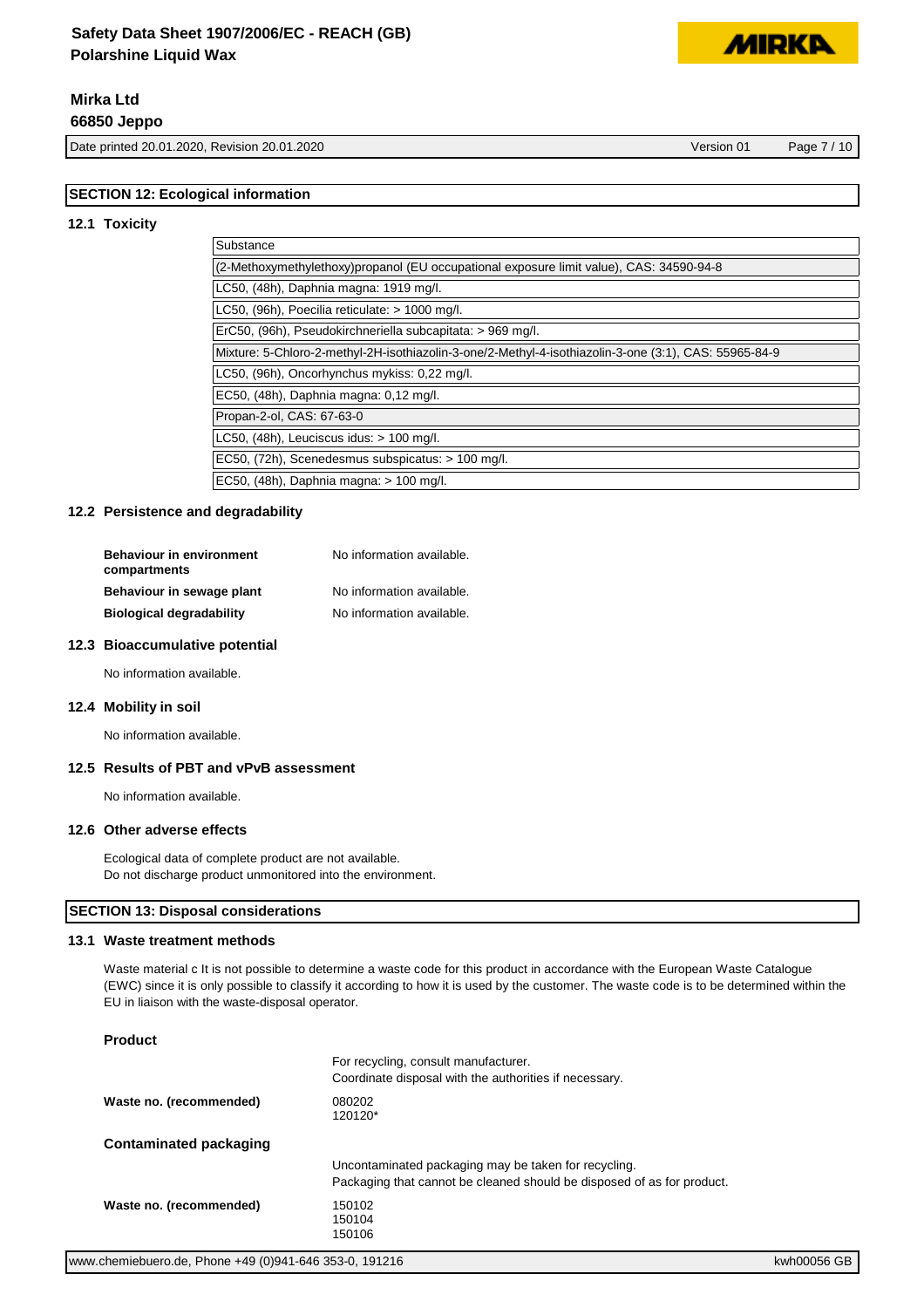

**Mirka Ltd**

**66850 Jeppo**

Date printed 20.01.2020, Revision 20.01.2020 Version 01 Page 8 / 10

| <b>SECTION 14: Transport information</b>                          |                                                                           |
|-------------------------------------------------------------------|---------------------------------------------------------------------------|
| 14.1 UN number                                                    |                                                                           |
| Transport by land according to<br><b>ADR/RID</b>                  | not applicable                                                            |
| <b>Inland navigation (ADN)</b>                                    | not applicable                                                            |
| Marine transport in accordance with not applicable<br><b>IMDG</b> |                                                                           |
| Air transport in accordance with IATA not applicable              |                                                                           |
| 14.2 UN proper shipping name                                      |                                                                           |
| Transport by land according to<br><b>ADR/RID</b>                  | NO DANGEROUS GOODS                                                        |
| <b>Inland navigation (ADN)</b>                                    | NO DANGEROUS GOODS                                                        |
| <b>IMDG</b>                                                       | Marine transport in accordance with NOT CLASSIFIED AS "DANGEROUS GOODS"   |
|                                                                   | Air transport in accordance with IATA NOT CLASSIFIED AS "DANGEROUS GOODS" |
| 14.3 Transport hazard class(es)                                   |                                                                           |
| Transport by land according to<br><b>ADR/RID</b>                  | not applicable                                                            |
| <b>Inland navigation (ADN)</b>                                    | not applicable                                                            |
| Marine transport in accordance with not applicable<br><b>IMDG</b> |                                                                           |
| Air transport in accordance with IATA not applicable              |                                                                           |
| 14.4 Packing group                                                |                                                                           |
| Transport by land according to<br><b>ADR/RID</b>                  | not applicable                                                            |
| <b>Inland navigation (ADN)</b>                                    | not applicable                                                            |
| Marine transport in accordance with<br><b>IMDG</b>                | not applicable                                                            |
| Air transport in accordance with IATA not applicable              |                                                                           |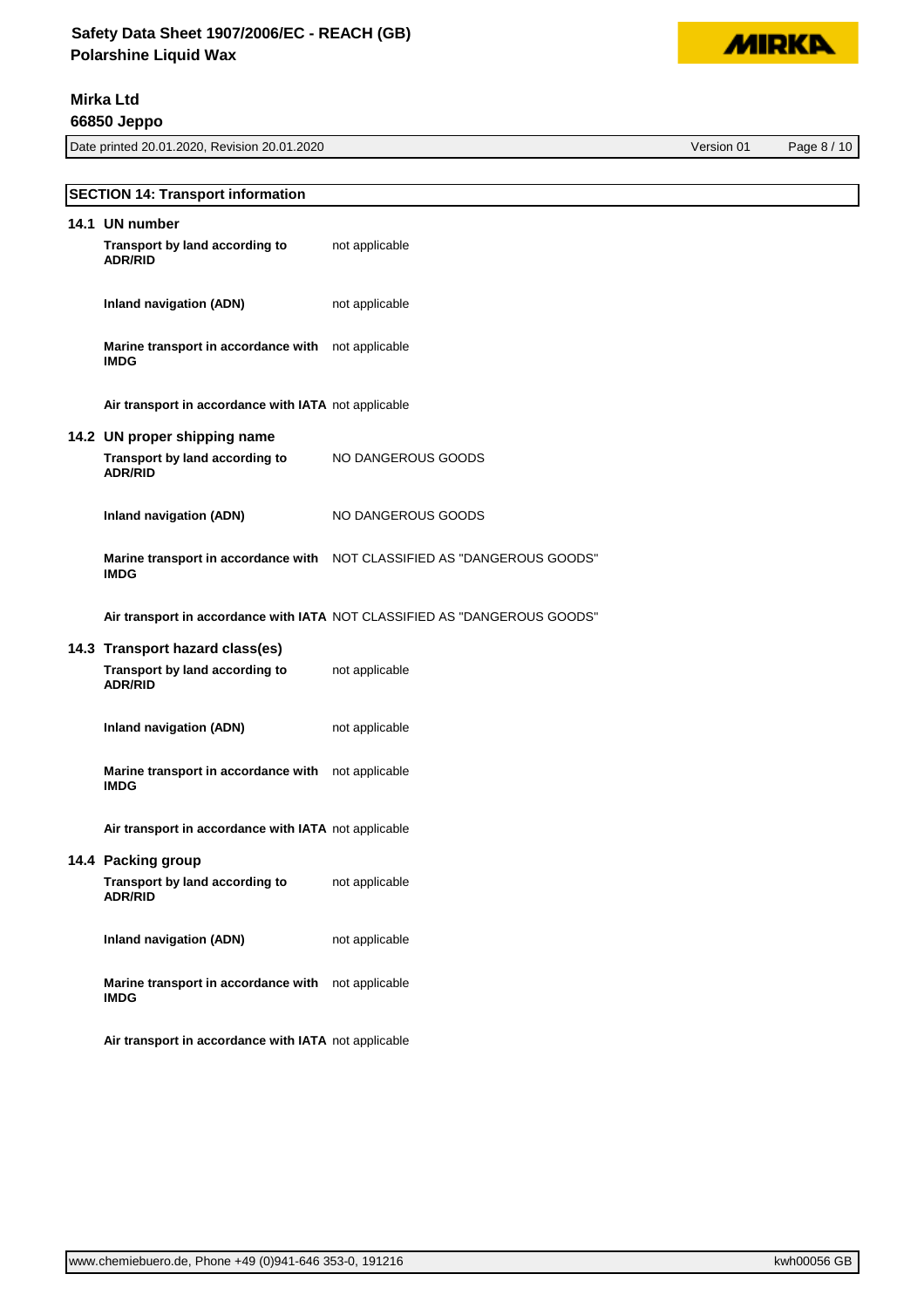

# **Mirka Ltd 66850 Jeppo**

| Date<br>Revision 20.01.2020<br>printed 20.01.2020.<br>_______ | Version 01 | 10<br>Page |
|---------------------------------------------------------------|------------|------------|
|                                                               |            |            |

| 14.5 Environmental hazards<br>Transport by land according to<br><b>ADR/RID</b> | no |
|--------------------------------------------------------------------------------|----|
| Inland navigation (ADN)                                                        | no |
| Marine transport in accordance with no<br><b>IMDG</b>                          |    |
| Air transport in accordance with IATA no                                       |    |
| 14.6 Special precautions for user                                              |    |
| Relevant information under SECTION 6 to 8.                                     |    |

#### **14.7 Transport in bulk according to Annex II of MARPOL and the IBC Code**

| not applicable |  |
|----------------|--|
|----------------|--|

| <b>SECTION 15: Regulatory information</b>       |                                                                                                                                                          |
|-------------------------------------------------|----------------------------------------------------------------------------------------------------------------------------------------------------------|
|                                                 | 15.1 Safety, health and environmental regulations/legislation specific for the substance or mixture                                                      |
| <b>EEC-REGULATIONS</b>                          | 1991/689 (2001/118); 2010/75; 2004/42; 648/2004; 1907/2006 (REACH); 1272/2008;<br>75/324/EEC (2016/2037/EC); (EU) 2015/830; (EU) 2016/131; (EU) 517/2014 |
| <b>TRANSPORT-REGULATIONS</b>                    | ADR (2019); IMDG-Code (2019, 39. Amdt.); IATA-DGR (2019)                                                                                                 |
| <b>NATIONAL REGULATIONS (GB):</b>               | EH40/2005 Workplace exposure limits (Second edition, published December 2011).                                                                           |
| - Observe employment restrictions<br>for people | Observe employment restrictions for young people.                                                                                                        |
| - VOC (2010/75/CE)                              | ca. $5\%$                                                                                                                                                |
| 15.2 Chemical safety assessment                 |                                                                                                                                                          |
|                                                 | No information available.                                                                                                                                |
|                                                 |                                                                                                                                                          |

# **SECTION 16: Other information**

### **16.1 Hazard statements (SECTION 03)**

H410 Very toxic to aquatic life with long lasting effects. H400 Very toxic to aquatic life. H317 May cause an allergic skin reaction. H314 Causes severe skin burns and eye damage.

H301+H311+H331 Toxic if swallowed, in contact with skin or if inhaled.

H336 May cause drowsiness or dizziness.

H319 Causes serious eye irritation.

H225 Highly flammable liquid and vapour.